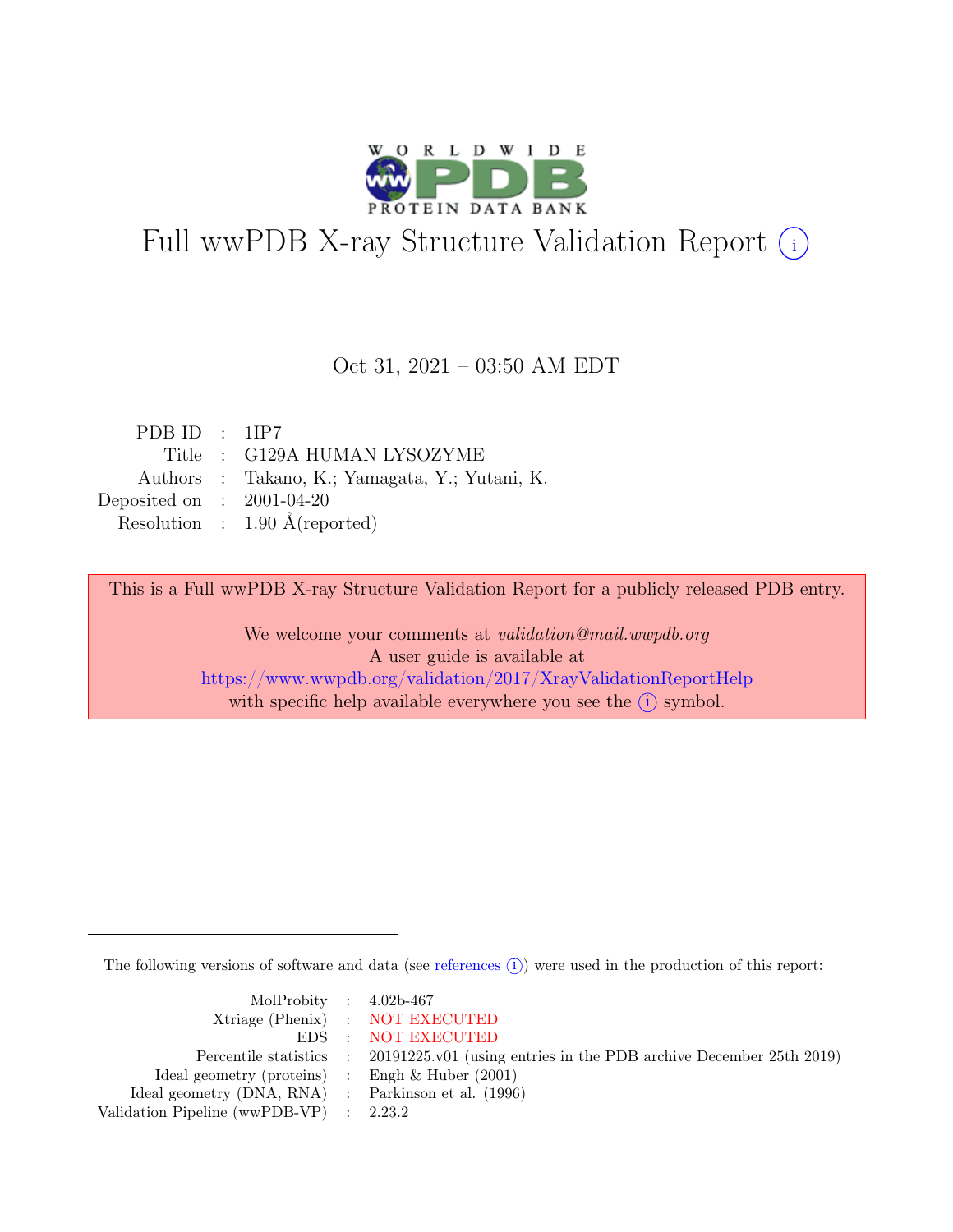# 1 Overall quality at a glance  $(i)$

The following experimental techniques were used to determine the structure: X-RAY DIFFRACTION

The reported resolution of this entry is 1.90 Å.

Percentile scores (ranging between 0-100) for global validation metrics of the entry are shown in the following graphic. The table shows the number of entries on which the scores are based.



| Metric                | Whole archive | Similar resolution                                         |  |  |
|-----------------------|---------------|------------------------------------------------------------|--|--|
|                       | $(\#Entries)$ | $(\#\text{Entries}, \text{ resolution range}(\text{\AA}))$ |  |  |
| Clashscore            | 141614        | 6847 (1.90-1.90)                                           |  |  |
| Ramachandran outliers | 138981        | 6760 (1.90-1.90)                                           |  |  |
| Sidechain outliers    | 138945        | 6760 (1.90-1.90)                                           |  |  |

The table below summarises the geometric issues observed across the polymeric chains and their fit to the electron density. The red, orange, yellow and green segments of the lower bar indicate the fraction of residues that contain outliers for  $\geq$ =3, 2, 1 and 0 types of geometric quality criteria respectively. A grey segment represents the fraction of residues that are not modelled. The numeric value for each fraction is indicated below the corresponding segment, with a dot representing fractions  $\epsilon = 5\%$ 

Note EDS was not executed.

| Mol | $Chain \mid Length$ | Quality of chain |       |
|-----|---------------------|------------------|-------|
|     | $\overline{.30}$    | 89%              | 8%    |
|     | $\overline{30}$     | 93%              | $7\%$ |

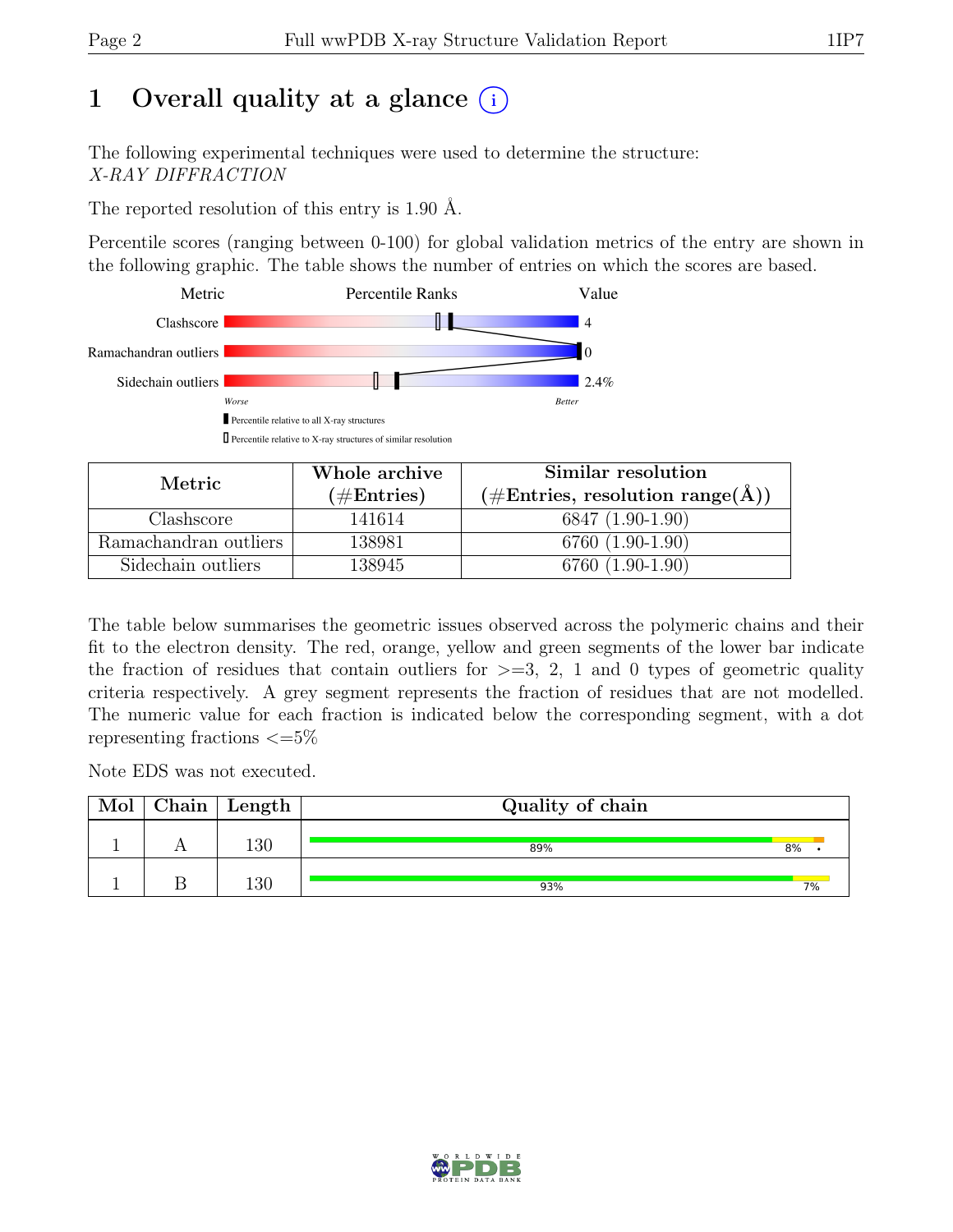# 2 Entry composition  $(i)$

There are 3 unique types of molecules in this entry. The entry contains 2472 atoms, of which 0 are hydrogens and 0 are deuteriums.

In the tables below, the ZeroOcc column contains the number of atoms modelled with zero occupancy, the AltConf column contains the number of residues with at least one atom in alternate conformation and the Trace column contains the number of residues modelled with at most 2 atoms.

• Molecule 1 is a protein called LYSOZYME C.

| Mol |  | Chain   Residues | <b>Atoms</b> |  |         |        |  | $ZeroOcc \mid AltConf \mid Trace$ |  |
|-----|--|------------------|--------------|--|---------|--------|--|-----------------------------------|--|
|     |  | 130              | Total C      |  | N       |        |  |                                   |  |
|     |  | 1030             | 634 200      |  | 186 10  |        |  |                                   |  |
|     |  | 130              | Total C      |  | N       |        |  |                                   |  |
|     |  |                  | 1030         |  | 634 200 | 186 10 |  |                                   |  |

There are 2 discrepancies between the modelled and reference sequences:

| Chain |     | $\parallel$ Residue $\parallel$ Modelled $\parallel$ Actual |     | Comment                          | Reference |
|-------|-----|-------------------------------------------------------------|-----|----------------------------------|-----------|
|       | -29 |                                                             | GLY | engineered mutation   UNP P61626 |           |
|       | 629 |                                                             | GLY | engineered mutation   UNP P61626 |           |

• Molecule 2 is SODIUM ION (three-letter code: NA) (formula: Na).

|  | Mol   Chain   Residues | $\boldsymbol{\mathrm{Atoms}}$ | $\mid$ ZeroOcc $\mid$ AltConf |  |
|--|------------------------|-------------------------------|-------------------------------|--|
|  |                        | Fotal                         |                               |  |

• Molecule 3 is water.

|  | Mol   Chain   Residues | Atoms                 | ZeroOcc   AltConf |
|--|------------------------|-----------------------|-------------------|
|  | 184                    | Total O<br>184<br>184 |                   |
|  | 227                    | Total<br>227<br>227   |                   |



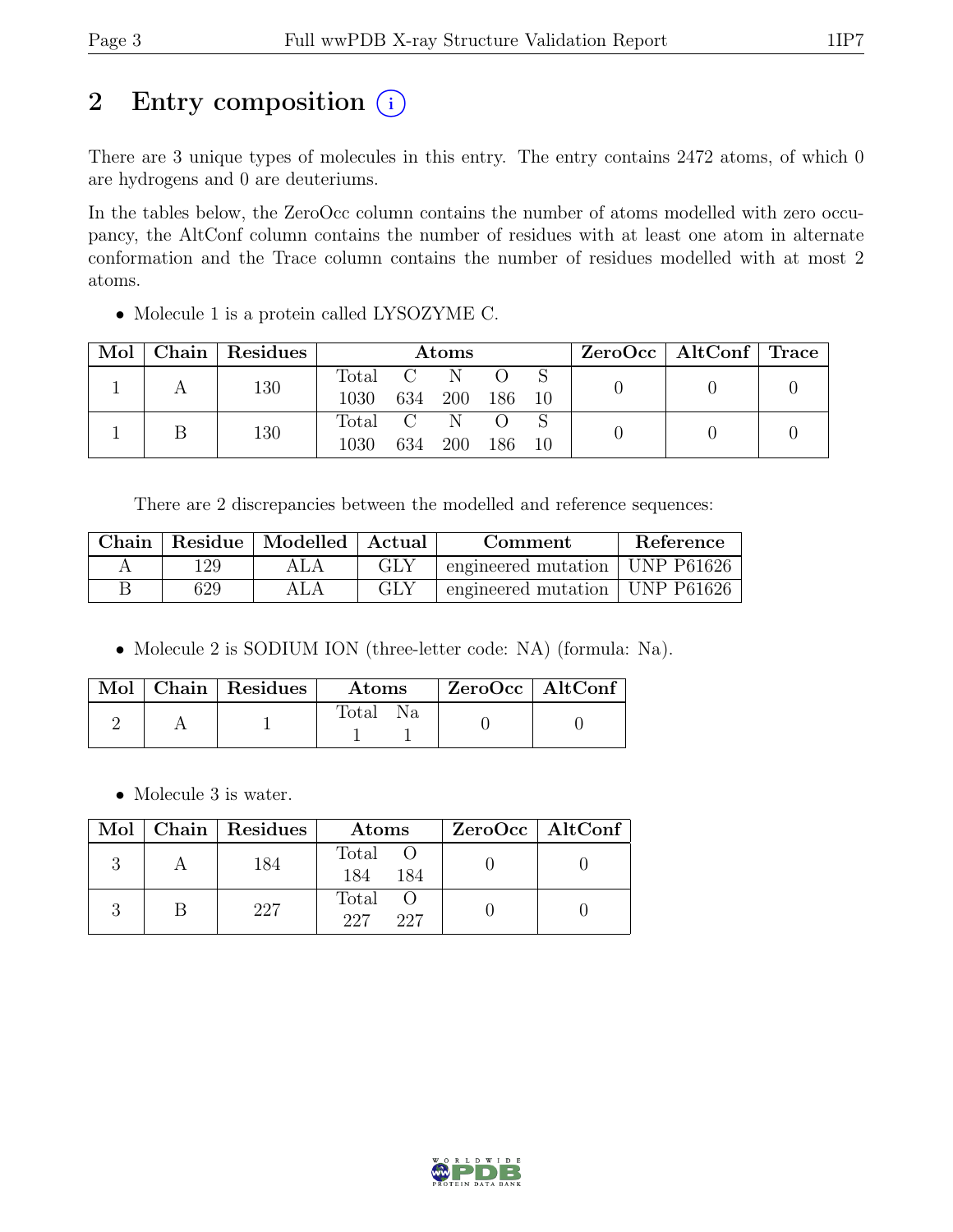# 3 Residue-property plots  $(i)$

These plots are drawn for all protein, RNA, DNA and oligosaccharide chains in the entry. The first graphic for a chain summarises the proportions of the various outlier classes displayed in the second graphic. The second graphic shows the sequence view annotated by issues in geometry. Residues are color-coded according to the number of geometric quality criteria for which they contain at least one outlier: green  $= 0$ , yellow  $= 1$ , orange  $= 2$  and red  $= 3$  or more. Stretches of 2 or more consecutive residues without any outlier are shown as a green connector. Residues present in the sample, but not in the model, are shown in grey.

Note EDS was not executed.

• Molecule 1: LYSOZYME C



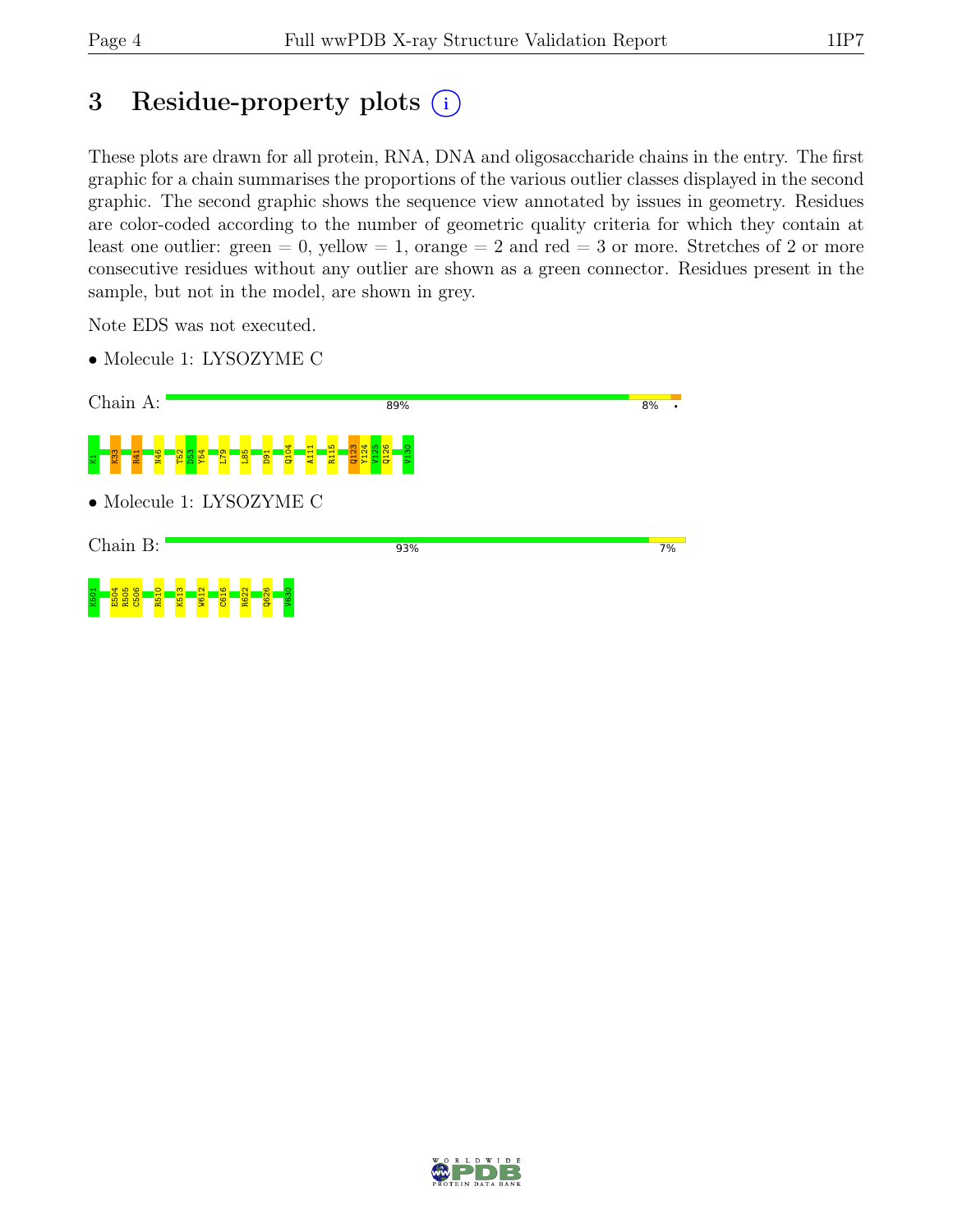## 4 Data and refinement statistics  $(i)$

Xtriage (Phenix) and EDS were not executed - this section is therefore incomplete.

| Property                               | Value                                           | <b>Source</b> |  |
|----------------------------------------|-------------------------------------------------|---------------|--|
| Space group                            | P 21 21 21                                      | Depositor     |  |
| Cell constants                         | $63.65\text{\AA}$<br>41.87Å<br>111.32Å          | Depositor     |  |
| a, b, c, $\alpha$ , $\beta$ , $\gamma$ | $90.00^\circ$<br>$90.00^\circ$<br>$90.00^\circ$ |               |  |
| Resolution $(A)$                       | 1.90<br>8.00                                    | Depositor     |  |
| % Data completeness                    | $96.4(8.00-1.90)$                               | Depositor     |  |
| (in resolution range)                  |                                                 |               |  |
| $\mathrm{R}_{merge}$                   | 0.07                                            | Depositor     |  |
| $\mathrm{R}_{sym}$                     | (Not available)                                 | Depositor     |  |
| Refinement program                     | X-PLOR                                          | Depositor     |  |
| $R, R_{free}$                          | (Not available)<br>0.193                        | Depositor     |  |
| Estimated twinning fraction            | No twinning to report.                          | Xtriage       |  |
| Total number of atoms                  | 2472                                            | wwPDB-VP      |  |
| Average B, all atoms $(A^2)$           | 17.0                                            | wwPDB-VP      |  |

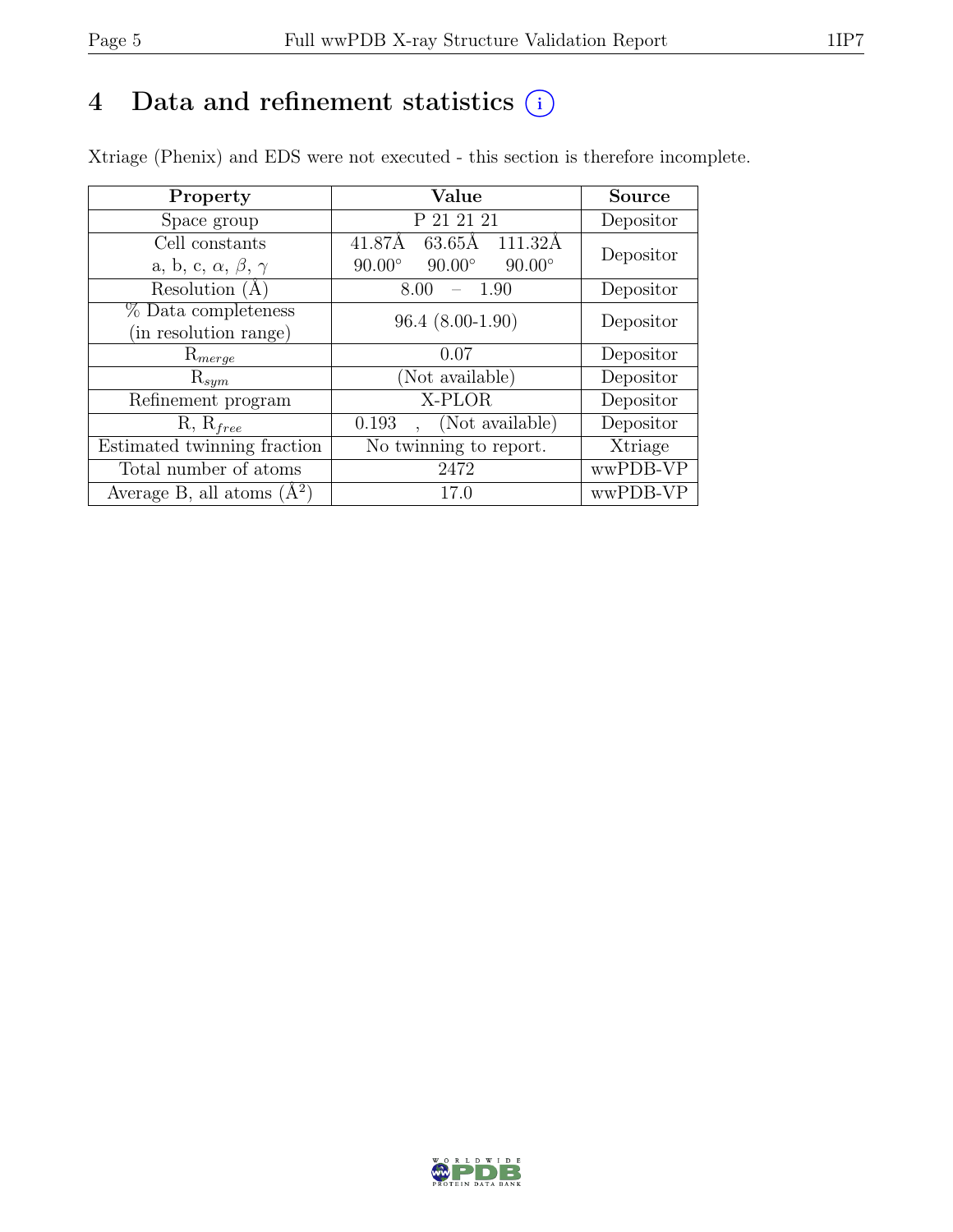# 5 Model quality  $(i)$

## 5.1 Standard geometry  $(i)$

Bond lengths and bond angles in the following residue types are not validated in this section: NA

The Z score for a bond length (or angle) is the number of standard deviations the observed value is removed from the expected value. A bond length (or angle) with  $|Z| > 5$  is considered an outlier worth inspection. RMSZ is the root-mean-square of all Z scores of the bond lengths (or angles).

| Mol | Chain |             | Bond lengths | Bond angles |             |  |
|-----|-------|-------------|--------------|-------------|-------------|--|
|     |       | <b>RMSZ</b> | $\# Z  > 5$  | <b>RMSZ</b> | $\# Z  > 5$ |  |
|     |       | 0.46        | 0/1050       | 0.66        | 0/1418      |  |
|     | В     | 0.45        | 0/1050       | 0.68        | 0/1418      |  |
| All | All   | 0.45        | 0/2100       | 0.67        | 0/2836      |  |

There are no bond length outliers.

There are no bond angle outliers.

There are no chirality outliers.

There are no planarity outliers.

#### 5.2 Too-close contacts  $(i)$

In the following table, the Non-H and H(model) columns list the number of non-hydrogen atoms and hydrogen atoms in the chain respectively. The H(added) column lists the number of hydrogen atoms added and optimized by MolProbity. The Clashes column lists the number of clashes within the asymmetric unit, whereas Symm-Clashes lists symmetry-related clashes.

|  |      |      | Mol   Chain   Non-H   H(model)   H(added)   Clashes   Symm-Clashes |
|--|------|------|--------------------------------------------------------------------|
|  | 1030 | 994  |                                                                    |
|  | 1030 | 991  |                                                                    |
|  |      |      |                                                                    |
|  | 184  |      |                                                                    |
|  | 227  |      |                                                                    |
|  | 2472 | 1985 |                                                                    |

The all-atom clashscore is defined as the number of clashes found per 1000 atoms (including hydrogen atoms). The all-atom clashscore for this structure is 4.

All (17) close contacts within the same asymmetric unit are listed below, sorted by their clash magnitude.

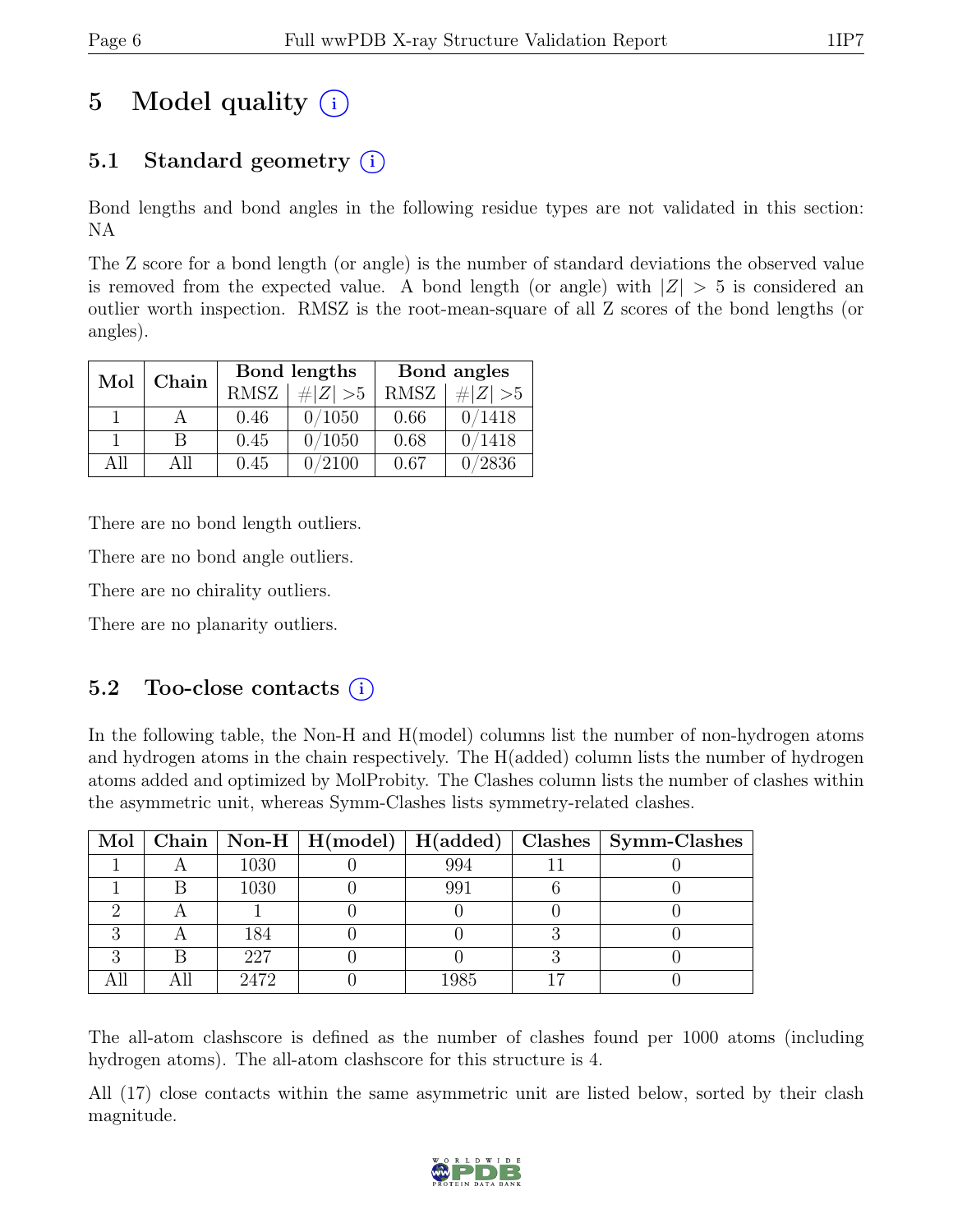| $\rm{Atom-1}$       | Atom-2               | Interatomic<br>distance $(A)$ | Clash<br>overlap<br>(A) |
|---------------------|----------------------|-------------------------------|-------------------------|
| 1:A:123:GLN:NE2     | 1: A: 123: GLN: H    | 1.83                          | 0.76                    |
| 1: B:622: ARG:O     | 1: B:626: GLN: HG2   | 1.95                          | 0.66                    |
| 1: A: 123: GLN: HG3 | 3:A:673:HOH:O        | 1.96                          | 0.64                    |
| 1: B: 505: ARG: HD3 | 3:B:985:HOH:O        | 2.02                          | 0.58                    |
| 1:A:123:GLN:H       | 1: A: 123: GLN: HE21 | 1.51                          | 0.57                    |
| 1: B:513: LYS: HE2  | 3:B:713:HOH:O        | 2.04                          | 0.57                    |
| 1:A:41:ARG:HH21     | 1: A:85:LEU:HD13     | 1.72                          | 0.55                    |
| 1:A:33:LYS:HG3      | 1: A:124:TYR:HE1     | 1.72                          | 0.54                    |
| 1:A:46:ASN:HB3      | 3:A:851:HOH:O        | 2.06                          | 0.54                    |
| 1:B:504:GLU:HB2     | 3:B:230:HOH:O        | 2.09                          | 0.52                    |
| 1:A:111:ALA:O       | 1: A:115: ARG: HG2   | 2.16                          | 0.46                    |
| 1: A:104: GLN: HA   | 3:A:310:HOH:O        | 2.18                          | 0.43                    |
| 1: B:506: CYS:O     | 1: B:510: ARG: HG3   | 2.19                          | 0.43                    |
| 1:A:123:GLN:HA      | 1: A:126: GLN: HG3   | 2.01                          | 0.42                    |
| 1:A:123:GLN:HE21    | 1:A:123:GLN:N        | 2.16                          | 0.42                    |
| 1: A:52:THR:HB      | 1: A:54:TYR:CE2      | 2.55                          | 0.42                    |
| 1: B: 612: TRP: CD1 | 1:B:616:CYS:HB2      | 2.55                          | 0.40                    |

There are no symmetry-related clashes.

### 5.3 Torsion angles  $(i)$

#### 5.3.1 Protein backbone (i)

In the following table, the Percentiles column shows the percent Ramachandran outliers of the chain as a percentile score with respect to all X-ray entries followed by that with respect to entries of similar resolution.

The Analysed column shows the number of residues for which the backbone conformation was analysed, and the total number of residues.

| Mol | Chain | Analysed                      | Favoured   Allowed   Outliers |          | Percentiles |               |
|-----|-------|-------------------------------|-------------------------------|----------|-------------|---------------|
|     |       | $128/130(98\%)$   122 (95\%)  |                               | 6 $(5%)$ | 100 100     |               |
|     |       | $128/130$ (98\%)   122 (95\%) |                               | 6 $(5%)$ |             | $100$   $100$ |
| All | All   | 256/260(98%)                  | $\frac{1}{244}$ (95%)         | 12(5%)   | 100         | $\vert$ 100   |

There are no Ramachandran outliers to report.

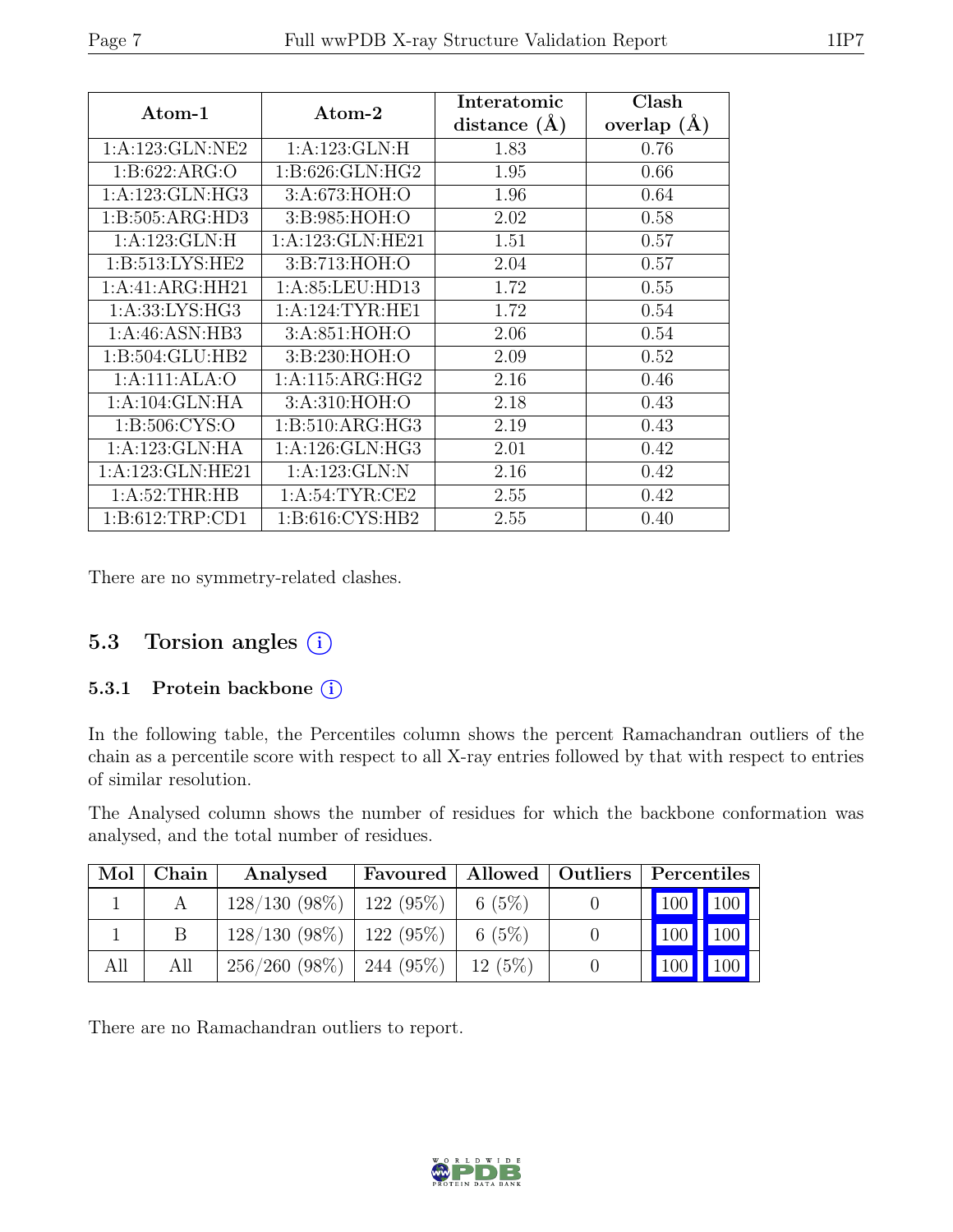#### 5.3.2 Protein sidechains  $(i)$

In the following table, the Percentiles column shows the percent sidechain outliers of the chain as a percentile score with respect to all X-ray entries followed by that with respect to entries of similar resolution.

The Analysed column shows the number of residues for which the sidechain conformation was analysed, and the total number of residues.

| Mol | Chain | Analysed         | Rotameric   Outliers |          | Percentiles     |             |
|-----|-------|------------------|----------------------|----------|-----------------|-------------|
|     |       | $105/105$ (100%) | $100(95\%)$          | 5(5%)    | 25 <sub>1</sub> | 16          |
|     |       | $105/105(100\%)$ | $105(100\%)$         |          | 100             | $\vert$ 100 |
| All | All   | $210/210$ (100%) | $205(98\%)$          | $5(2\%)$ | 49              | 43          |

All (5) residues with a non-rotameric sidechain are listed below:

| Mol | Chain | Res | <b>Type</b> |
|-----|-------|-----|-------------|
|     |       | 33  | <b>LYS</b>  |
|     |       | 41  | $\rm{ARG}$  |
|     |       | 79  | <b>LEU</b>  |
|     |       | 91  | <b>ASP</b>  |
|     |       | 123 | <b>GLN</b>  |

Sometimes sidechains can be flipped to improve hydrogen bonding and reduce clashes. All (6) such sidechains are listed below:

| Mol | Chain | Res | <b>Type</b> |
|-----|-------|-----|-------------|
|     |       | 118 | <b>ASN</b>  |
|     |       | 123 | <b>GLN</b>  |
|     |       | 126 | <b>GLN</b>  |
|     | R     | 578 | <b>HIS</b>  |
|     |       | 586 | <b>GLN</b>  |
|     |       | 618 | <b>ASN</b>  |

#### 5.3.3 RNA  $(i)$

There are no RNA molecules in this entry.

### 5.4 Non-standard residues in protein, DNA, RNA chains  $(i)$

There are no non-standard protein/DNA/RNA residues in this entry.

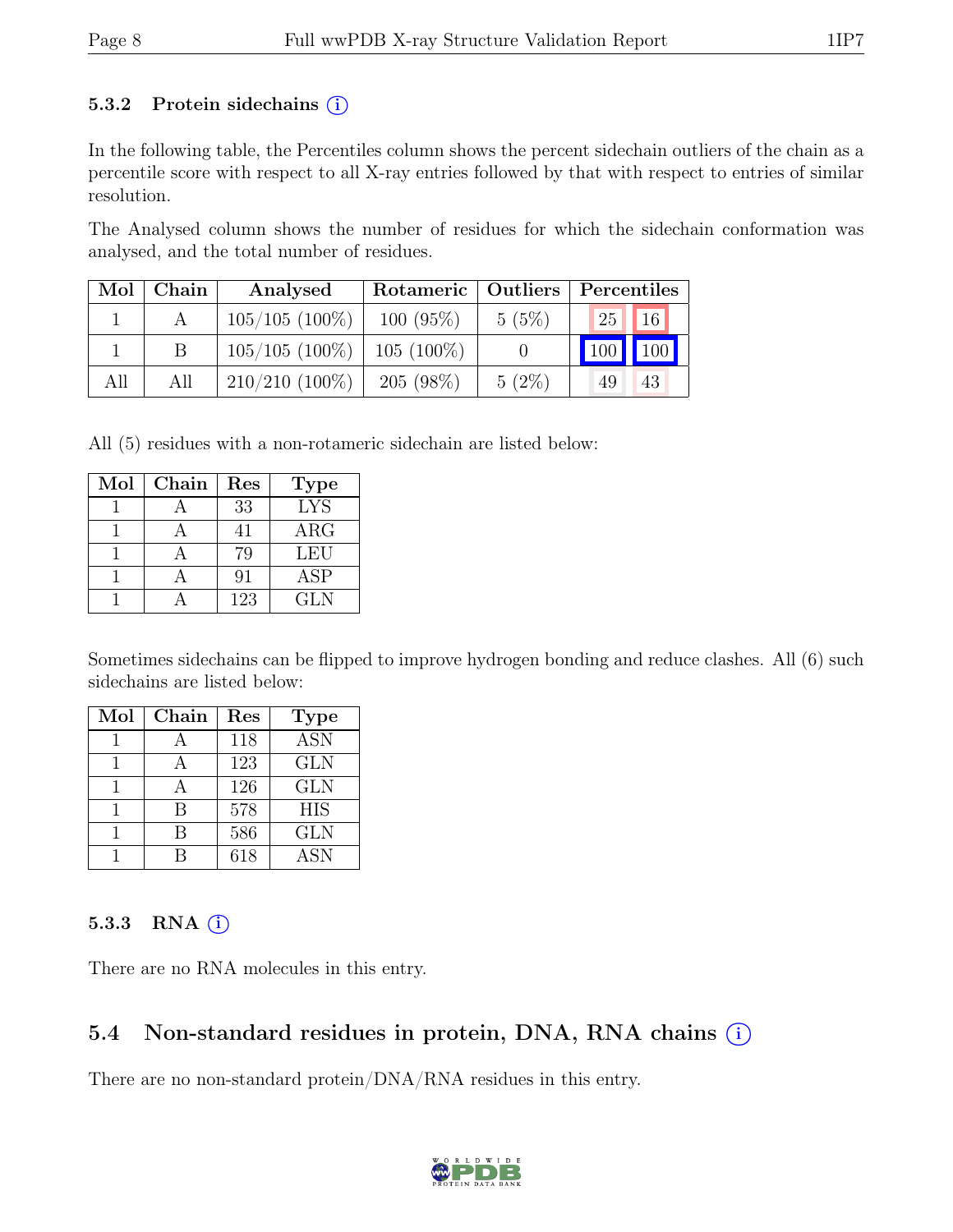### 5.5 Carbohydrates  $(i)$

There are no monosaccharides in this entry.

## 5.6 Ligand geometry  $(i)$

Of 1 ligands modelled in this entry, 1 is monoatomic - leaving 0 for Mogul analysis.

There are no bond length outliers.

There are no bond angle outliers.

There are no chirality outliers.

There are no torsion outliers.

There are no ring outliers.

No monomer is involved in short contacts.

### 5.7 Other polymers (i)

There are no such residues in this entry.

## 5.8 Polymer linkage issues (i)

There are no chain breaks in this entry.